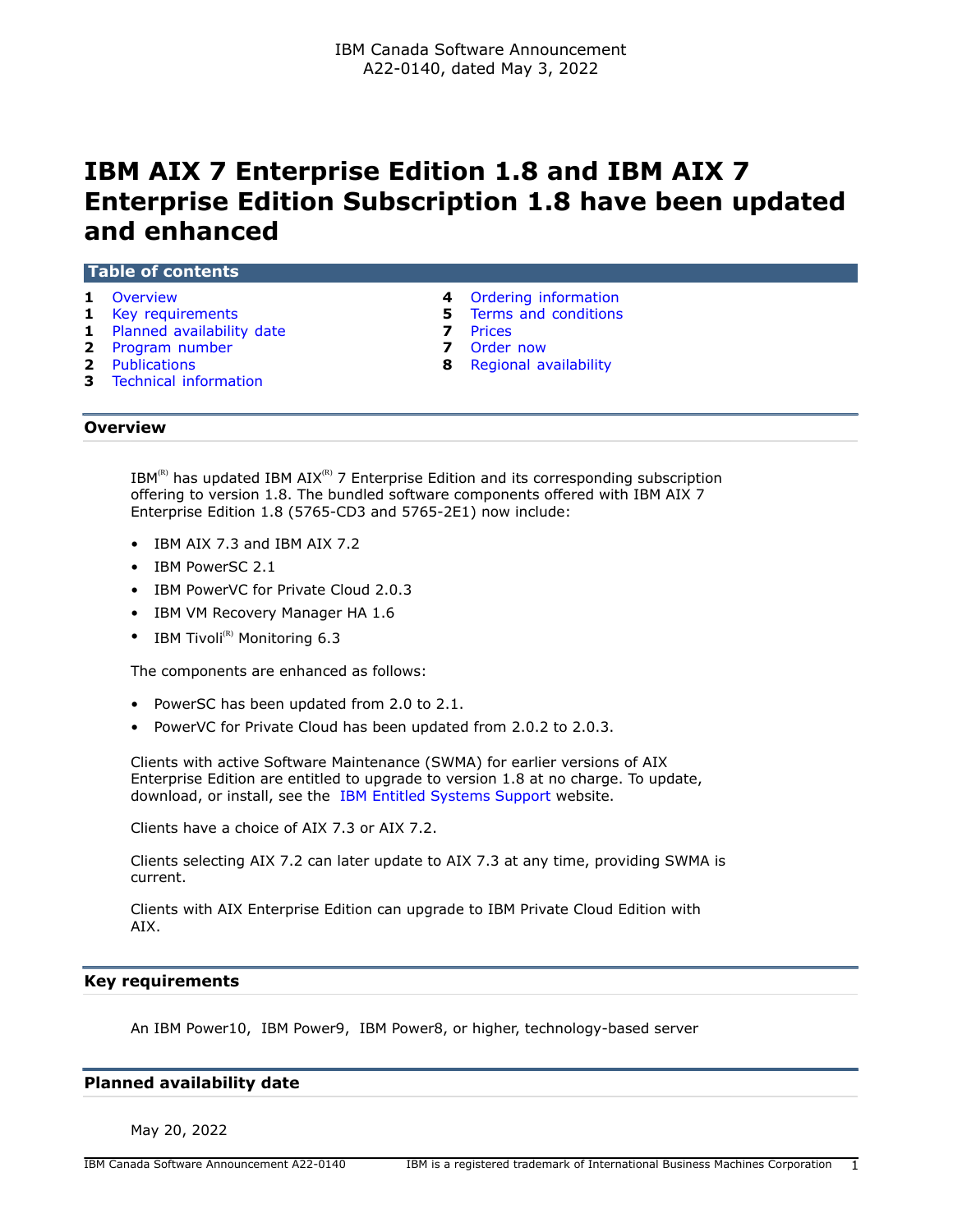Availability within a country is subject to local legal requirements.

# <span id="page-1-0"></span>**Program number**

| Program number           | <b>VRM</b>                                        |                             |                             | Program name                                      |                                                     |                                                                                                                   |
|--------------------------|---------------------------------------------------|-----------------------------|-----------------------------|---------------------------------------------------|-----------------------------------------------------|-------------------------------------------------------------------------------------------------------------------|
| 5765-CD3                 | 1.8.0                                             |                             |                             | IBM AIX 7 Enterprise<br><b>Fdition</b>            |                                                     |                                                                                                                   |
| 5765-2E1                 | 1.8.0                                             |                             |                             |                                                   | IBM AIX 7 Enterprise<br><b>Edition Subscription</b> |                                                                                                                   |
| Program<br>number        | 1-year<br>Program<br>number                       | 2-year<br>Program<br>number | 3-year<br>Program<br>number | 4-year<br>Program<br>number                       | 5-year<br>Program<br>number                         | <b>Maintenance Maintenance Maintenance Maintenance Maintenance Maintenance</b><br><b>ALC</b><br>Program<br>number |
| 5765-<br>CD <sub>3</sub> | $5771-$<br>AEZ                                    | 5772-<br><b>AEZ</b>         | 5773-<br>AEZ                | 5774-<br>AEZ                                      | 5775-<br><b>AEZ</b>                                 | 5771-<br><b>ALZ</b>                                                                                               |
| Program<br>number        | <b>Maintenance</b><br>1-year<br>Program<br>number | 2-year<br>Program<br>number | <b>Maintenance</b>          | <b>Maintenance</b><br>3-year<br>Program<br>number | <b>Maintenance</b><br>4-year<br>Program<br>number   | <b>Maintenance</b><br>5-year<br><b>Program</b><br>number                                                          |
| 5765-2E1                 | 5771-2E1                                          | 5772-2E1                    |                             | 5773-2E1                                          | 5774-2E1                                            | 5775-2E1                                                                                                          |

**Note:** All the programs are already announced.

# **Offering Information**

Product information is available on the [IBM Offering Information](http://www.ibm.com/common/ssi) website.

# <span id="page-1-1"></span>**Publications**

None

# **Services**

## **IBM Systems Lab Services**

Systems Lab Services offers infrastructure services to help build hybrid cloud and enterprise IT solutions. From servers to storage systems and software, Systems Lab Services can help deploy the building blocks of a next-generation IT infrastructure to empower a client's business. Systems Lab Services consultants can perform infrastructure services for clients on-line or onsite, offering deep technical expertise, valuable tools, and successful methodologies. Systems Lab Services is designed to help clients solve business challenges, gain new skills, and apply best practices.

Systems Lab Services offers a wide range of infrastructure services for IBM Power $R$ ) servers, IBM Storage systems, IBM  $Z^{(R)}$ , and IBM LinuxONE. Systems Lab Services has a global presence and can deploy experienced consultants on-line or onsite around the world.

For assistance, contact Systems Lab Services at ibmsls@us.ibm.com.

To learn more, see the [IBM Systems Lab Services](https://www.ibm.com/it-infrastructure/services/lab-services) website.

# **IBM ConsultingTM**

As transformation continues across every industry, businesses need a single partner to map their enterprise-wide business strategy and technology infrastructure. IBM Consulting is the business partner to help accelerate change across an organization.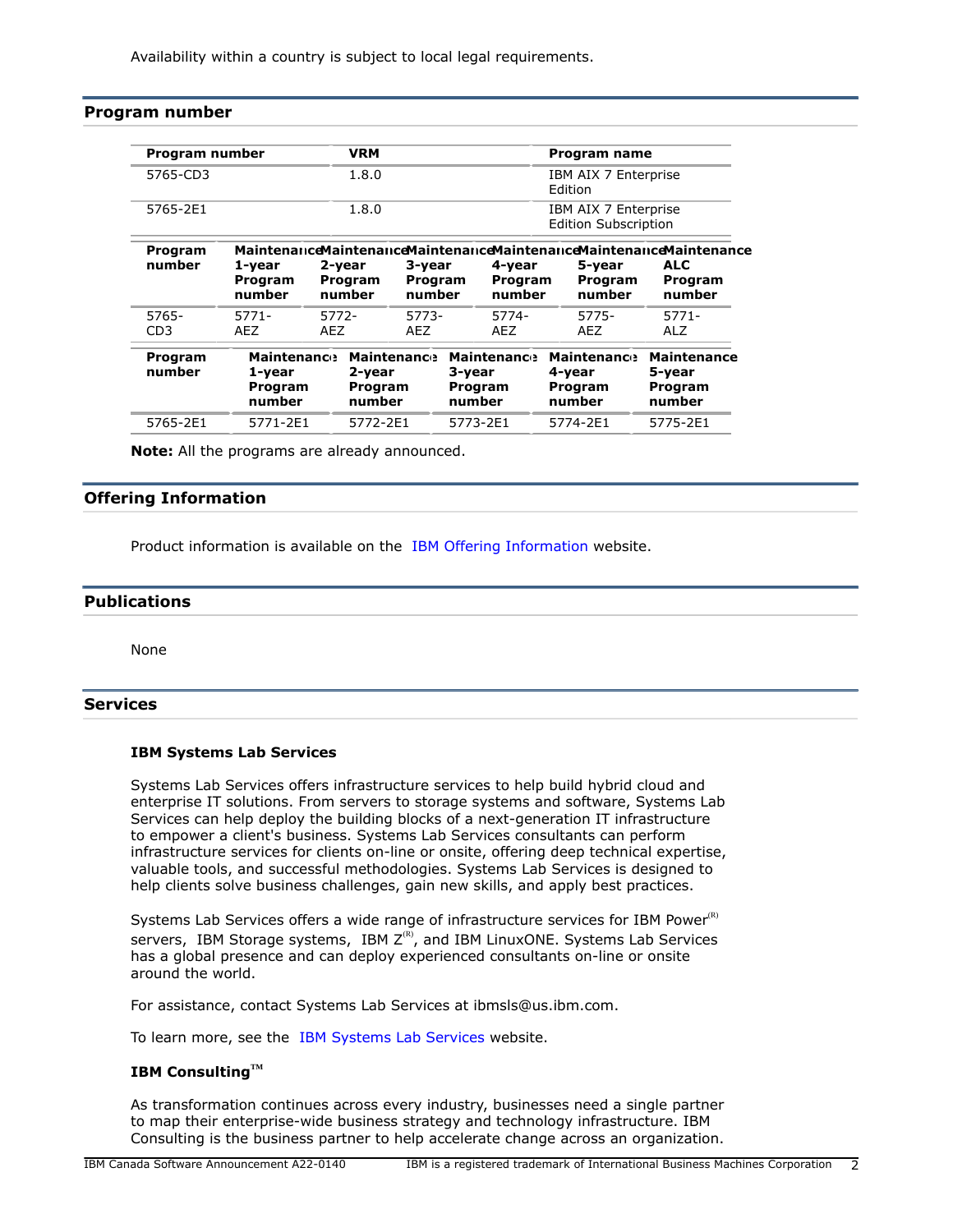IBM specialists can help businesses succeed through finding collaborative ways of working that forge connections across people, technologies, and partner ecosystems. IBM Consulting brings together the business expertise and an ecosystem of technologies that help solve some of the biggest problems faced by organizations. With methods that get results faster, an integrated approach that is grounded in an open and flexible hybrid cloud architecture, and incorporating technology from IBM Research<sup>(R)</sup> and IBM Watson<sup>(R)</sup> AI, IBM Consulting enables businesses to lead change with confidence and deliver continuous improvement across a business and its bottom line.

For additional information, see the [IBM Consulting](https://www.ibm.com/consulting) website.

## **IBM Technology Support Services (TSS)**

Get preventive maintenance, onsite and remote support, and gain actionable insights into critical business applications and IT systems. Speed developer innovation with support for over 240 open-source packages. Leverage powerful IBM analytics and AI-enabled tools to enable client teams to manage IT problems before they become emergencies.

TSS offers extensive IT maintenance and support services that cover more than one niche of a client's environment. TSS covers products from IBM and OEMs, including servers, storage, network, appliances, and software, to help clients ensure high availability across their data centre and hybrid cloud environment.

For details on available services, see the [Technology support for hybrid cloud](https://www.ibm.com/services/technology-support) [environments](https://www.ibm.com/services/technology-support) website.

## **IBM Expert Labs**

Expert Labs can help clients accelerate their projects and optimize value by leveraging their deep technical skills and knowledge. With more than 20 years of industry experience, these specialists know how to overcome the biggest challenges to deliver business results that can have an immediate impact.

Expert Labs' deep alignment with IBM product development allows for a strategic advantage as they are often the first in line to get access to new products, features, and early visibility into roadmaps. This connection with the development enables them to deliver First of a Kind implementations to address unique needs or expand a client's business with a flexible approach that works best for their organization.

For additional information, see the [IBM Expert Labs](https://www.ibm.com/products/expertlabs) website.

# **IBM Security(R) Expert Labs**

With extensive consultative expertise on IBM Security software solutions, Security Expert Labs helps clients and partners modernize the security of their applications, data, and workforce. With an extensive portfolio of consulting and learning services, Expert Labs provides project-based and premier support service subscriptions.

These services can help clients deploy and integrate IBM Security software, extend their team resources, and help guide and accelerate successful hybrid cloud solutions, including critical strategies such as zero trust. Remote and on-premises software deployment assistance is available for IBM Cloud Pak $R<sup>(R)</sup>$  for Security, IBM Security QRadar<sup>(R)</sup>/QRoC, IBM Security SOAR/Resilient<sup>(R)</sup>, IBM i2<sup>(R)</sup>, IBM Security Verify, IBM Security Guardium<sup>(R)</sup>, and IBM Security MaaS360<sup>(R)</sup>.

For more information, contact Security Expert Labs at sel@us.ibm.com.

For additional information, see the [IBM Security Expert Labs](https://www.ibm.com/security/security-expert-labs) website.

#### <span id="page-2-0"></span>**Technical information**

#### **Specified operating environment**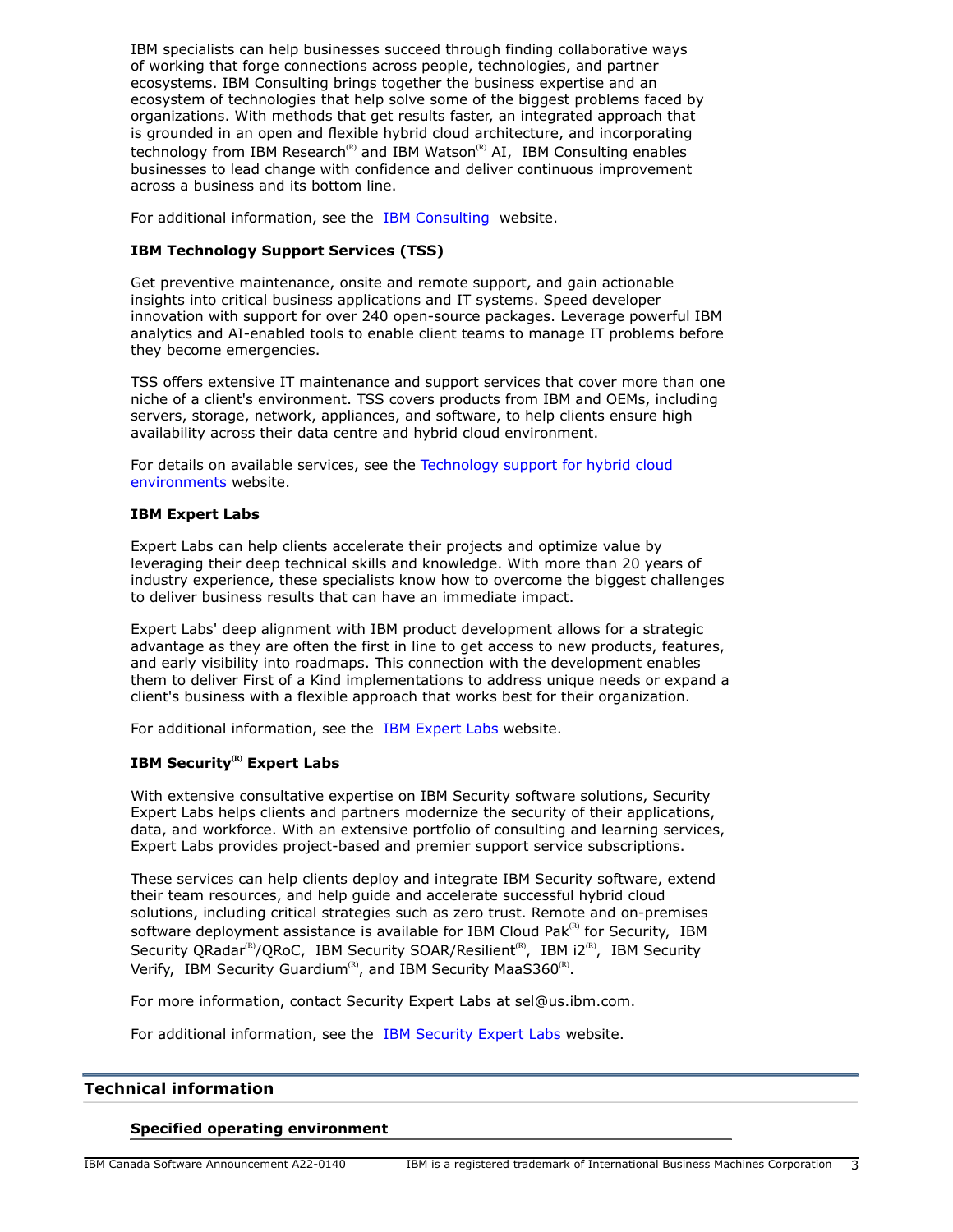# *Hardware requirements*

A Power10, Power9, Power8, or later, technology-based server

#### *Software requirements*

Not applicable

#### *IBM Support*

[IBM Support](https://www.ibm.com/support) is your gateway to technical support tools and resources that are designed to help you save time and simplify support. IBM Support can help you find answers to questions, download fixes, troubleshoot, submit and track problem cases, and build skills. Learn and stay informed about the transformation of IBM Support, including new tools, new processes, and new capabilities, by going to the [IBM Support Insider](https://www.ibm.com/support/insider).

#### *Additional IBM support*

#### **IBM Client Engineering for Systems**

Client Engineering for Systems is a framework for accelerating digital transformation. It helps you generate innovative ideas and equips you with the practices, technologies, and expertise to turn those ideas into business value in weeks. When you work with Client Engineering for Systems, you bring pain points into focus. You empower your team to take manageable risks, adopt leading technologies, speed up solution development, and measure the value of everything you do. Client Engineering for Systems has experts and services to address a broad array of use cases, including capabilities for business transformation, hybrid cloud, analytics and AI, infrastructure systems, security, and more. Contact Client Engineering for Systems at sysgarage@ibm.com.

#### **Planning information**

#### *Packaging*

#### *Packaging information*

This program, when downloaded from a website, contains the applicable IBM license agreement and License Information, if appropriate, which will be presented for acceptance at the time of installation of the program. For future reference, the license and License Information will be stored in a directory such as LICENSE.TXT.

## <span id="page-3-0"></span>**Ordering information**

Consult your IBM representative or IBM Business Partner.

#### **Charge metric**

The charge metrics for these licensed products can be found in the following License Information documents:

| Program number | <b>License Information</b><br>document title        | <b>License Information</b><br>document number<br>L-AKKK-CB77LR and L-<br>AKKK-CB77PZ<br>L-AKKK-CB77LR and L-<br>AKKK-CB77PZ |  |
|----------------|-----------------------------------------------------|-----------------------------------------------------------------------------------------------------------------------------|--|
| 5765-CD3       | IBM AIX 7 Enterprise<br>Edition                     |                                                                                                                             |  |
| 5765-2E1       | IBM AIX 7 Enterprise<br><b>Edition Subscription</b> |                                                                                                                             |  |

Select your language of choice and scroll down to the Charge Metrics section. Follow-on releases, if any, may have updated terms. See the [License Information](https://www.ibm.com/software/sla/sladb.nsf/search?OpenForm) [documents](https://www.ibm.com/software/sla/sladb.nsf/search?OpenForm) website for more information.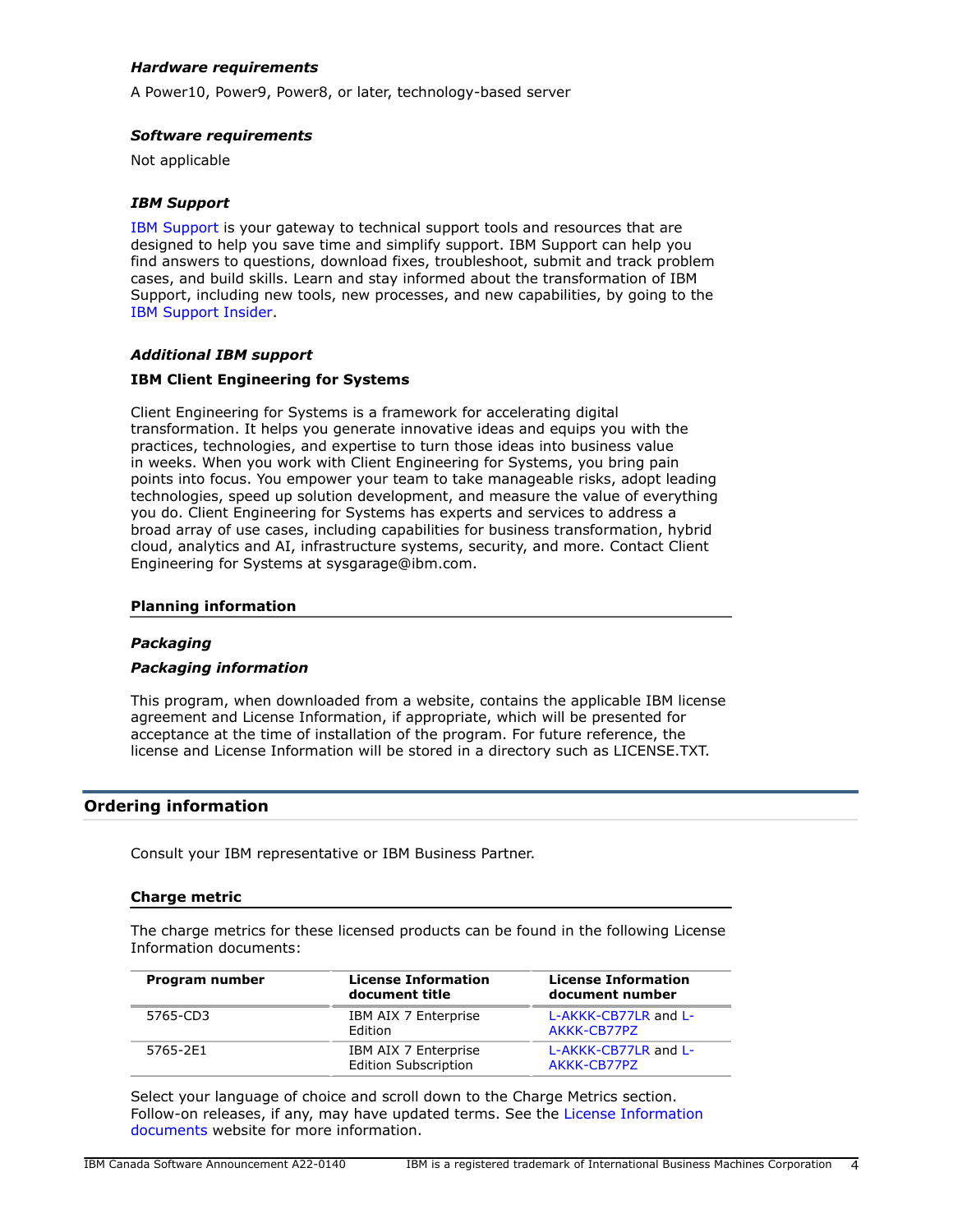# <span id="page-4-0"></span>**Terms and conditions**

The information provided in this announcement letter is for reference and convenience purposes only. The terms and conditions that govern any transaction with IBM are contained in the applicable contract documents such as the IBM International Program License Agreement, IBM International Passport Advantage<sup>(R)</sup> Agreement, and the IBM Agreement for Acquisition of Software Maintenance.

#### **Licensing**

IBM International Program License Agreement including the License Information document and Proof of Entitlement (PoE) govern your use of the program. PoEs are required for all authorized use.

### **Software Maintenance**

The IBM Agreement for Acquisition of Software Maintenance (Z125-6011) applies for Subscription and Support (also referred to as Software Maintenance) and does not require client signatures.

Licenses under the IBM International Program License Agreement (IPLA) provide for support with ongoing access to releases and versions of the program. IBM includes one year of Software Subscription and Support with the initial license acquisition of each program acquired. The initial period of Software Subscription and Support can be extended by the purchase of a renewal option, if available. Two charges apply: a one-time license charge for use of the program and an annual renewable charge for the enhanced support that includes telephone assistance (voice support for defects during normal business hours), as well as access to updates, releases, and versions of the program as long as support is in effect.

#### **License Information number**

The following License Information documents apply to the offerings in this announcement:

| Program number | <b>License Information</b><br>document title        | <b>License Information</b><br>document number |
|----------------|-----------------------------------------------------|-----------------------------------------------|
| 5765-CD3       | IBM AIX 7 Enterprise<br>Edition                     | L-AKKK-CB77LR and L-<br>AKKK-CB77PZ           |
| 5765-2E1       | IBM AIX 7 Enterprise<br><b>Edition Subscription</b> | L-AKKK-CB77LR and L-<br>AKKK-CB77PZ           |

Follow-on releases, if any, may have updated terms. See the [License Information](https://www.ibm.com/software/sla/sladb.nsf/search?OpenForm) [documents](https://www.ibm.com/software/sla/sladb.nsf/search?OpenForm) website for more information.

#### **Limited warranty applies**

Yes

#### **Limited warranty**

IBM warrants that when the program is used in the specified operating environment, it will conform to its specifications. The warranty applies only to the unmodified portion of the program. IBM does not warrant uninterrupted or error-free operation of the program or that IBM will correct all program defects. You are responsible for the results obtained from the use of the program.

IBM provides you with access to IBM databases containing information on known program defects, defect corrections, restrictions, and bypasses at no additional charge. For further information, see the [IBM Support Guide](http://www.ibm.com/support/customercare/sas/f/handbook/home.html).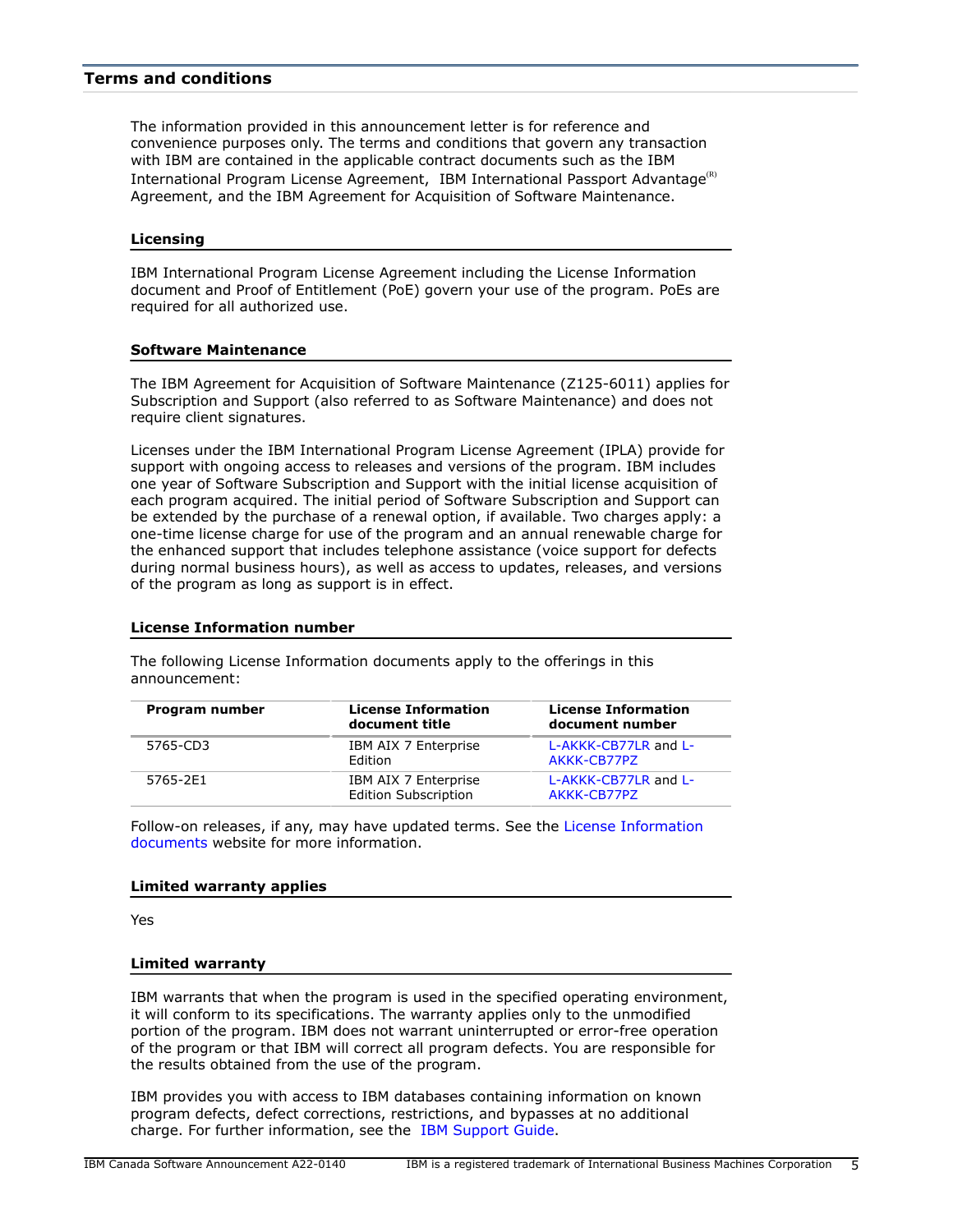IBM will maintain this information for at least one year after the original licensee acquires the program (warranty period).

#### **Money-back guarantee**

If for any reason you are dissatisfied with the program and you are the original licensee, you may obtain a refund of the amount you paid for it, if within 30 days of your invoice date you return the program and its PoE to the party from whom you obtained it. If you downloaded the program, you may contact the party from whom you acquired it for instructions on how to obtain the refund.

For clarification, note that for programs acquired under any of IBM's On/Off Capacity on Demand (On/Off CoD) software offerings, this term does not apply since these offerings apply to programs already acquired and in use by you.

## **Volume orders (IVO)**

Yes. Contact your IBM representative.

#### **Passport Advantage applies**

No

#### **Usage restrictions**

Yes

For usage restrictions, see the License Information documents listed in this [Terms](#page-4-0) [and conditions](#page-4-0) section.

## **Software Subscription and Support applies**

For operating system software, the revised IBM Technology Support Services - Support Line for IBM Z offering provides usage and how-to support for those operating systems and associated products that are not available with the Software Subscription and Support offering.

This can ensure total support coverage for your enterprise needs, including IBM and selected non-IBM products. For complete lists of products supported under both the current and revised offering, see the [Supported Product List](http://www-03.ibm.com/services/supline/products/index.html) website.

#### **System i Software Maintenance applies**

No

# **Variable charges apply**

Yes

#### **Educational allowance available**

Yes. A 15% education allowance applies to qualified education institution clients.

#### **Academic use allowance**

Yes

# **Statement of good security practices**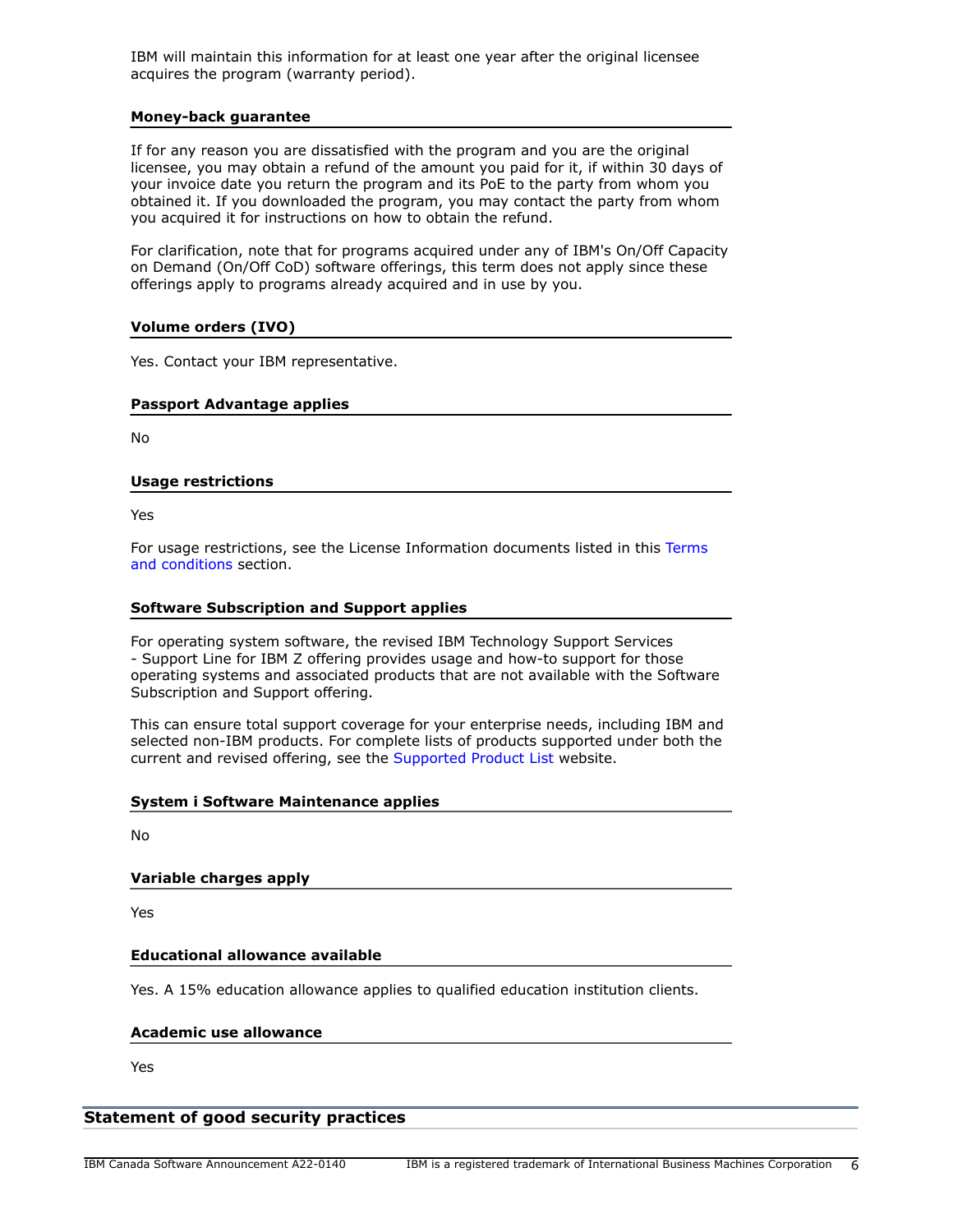IT system security involves protecting systems and information through intrusion prevention, detection, and response to improper access from within and outside your enterprise. Improper access can result in information being altered, destroyed, or misappropriated or can result in misuse of your systems to attack others. Without a comprehensive approach to security, no IT system or product should be considered completely secure and no single product or security measure can be completely effective in preventing improper access. IBM systems and products are designed to be part of a regulatory compliant, comprehensive security approach, which will necessarily involve additional operational procedures, and may require other systems, products, or services to be most effective.

**Important:** IBM does not warrant that any systems, products, or services are immune from, or will make your enterprise immune from, the malicious or illegal conduct of any party.

# <span id="page-6-0"></span>**Prices**

Prices are subject to change without notice.

GST, QST, and sales taxes, where applicable, are extra.

For additional information and current prices, contact your local IBM representative or IBM Business Partner.

**Variable charges:** The applicable processor-based one-time charge will be based on the group of the designated machine on which the program is licensed for use. If the program is designated to a processor in a group for which no charge is listed, the charge of the next higher group listed applies. For movement to a machine in a higher group, an upgrade charge equal to the difference in the then-current charges between the two groups will apply. For movement to a machine in a lower group, there will be no adjustment or refund of charges paid.

#### **IBM Global Financing**

IBM Global Financing offers competitive financing to credit-qualified clients to assist them in acquiring IT solutions. Offerings include financing for IT acquisition, including hardware, software, and services, from both IBM and other manufacturers or vendors. Offerings (for all client segments: small, medium, and large enterprise), rates, terms, and availability can vary by country. Contact your local IBM Global Financing organization or go to the [IBM Global Financing](http://www.ibm.com/financing) website for more information.

IBM Global Financing offerings are provided through IBM Credit LLC in the United States, and other IBM subsidiaries and divisions worldwide to qualified commercial and government clients. Rates are based on a client's credit rating, financing terms, offering type, equipment type, and options, and may vary by country. Other restrictions may apply. Rates and offerings are subject to change, extension, or withdrawal without notice.

## <span id="page-6-1"></span>**Order now**

To order, contact the IBM Digital Sales Center, your local IBM representative, or your IBM Business Partner. To identify your local IBM representative or IBM Business Partner, call 800-IBM-4YOU (426-4968). For more information, contact the IBM Digital Sales Center.

Phone: 800-IBM-4YOU (426-4968)

Fax: 800-2IBM-FAX (242-6329)

For IBM representative: askibm@ca.ibm.com